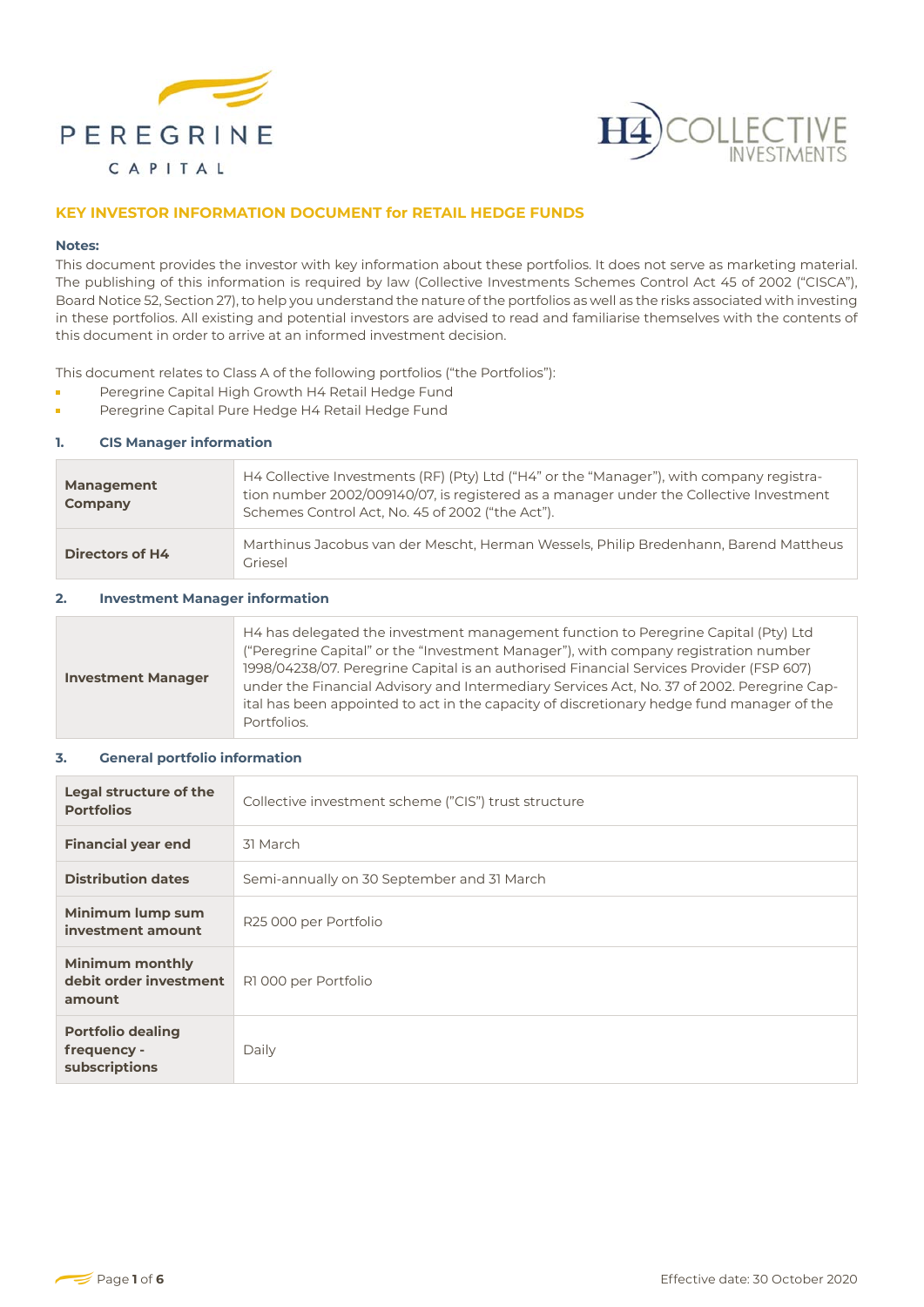| <b>Portfolio dealing</b><br>frequency -<br>redemptions                  | Daily                                                                                                                                                                                                                                                                                                                                                                                                                                                                                                                                                                                                                                                                                                                                                                                                                                                                                                                                                                                                                                                             |
|-------------------------------------------------------------------------|-------------------------------------------------------------------------------------------------------------------------------------------------------------------------------------------------------------------------------------------------------------------------------------------------------------------------------------------------------------------------------------------------------------------------------------------------------------------------------------------------------------------------------------------------------------------------------------------------------------------------------------------------------------------------------------------------------------------------------------------------------------------------------------------------------------------------------------------------------------------------------------------------------------------------------------------------------------------------------------------------------------------------------------------------------------------|
| <b>Minimum additional</b><br>lump sum investment<br>amount              | Save if H4 waives such amount, the minimum additional investment amount shall be R5<br>000, per Portfolio.                                                                                                                                                                                                                                                                                                                                                                                                                                                                                                                                                                                                                                                                                                                                                                                                                                                                                                                                                        |
| <b>Minimum partial</b><br>lump sum withdrawal<br>amount                 | Save if H4 waives such amount, the minimum partial withdrawal amount shall be R5 000<br>per Portfolio.                                                                                                                                                                                                                                                                                                                                                                                                                                                                                                                                                                                                                                                                                                                                                                                                                                                                                                                                                            |
| <b>Minimum partial</b><br>switch amount                                 | Save if H4 waives such amount, the minimum partial switch amount shall be R5 000 per<br>Portfolio.                                                                                                                                                                                                                                                                                                                                                                                                                                                                                                                                                                                                                                                                                                                                                                                                                                                                                                                                                                |
| <b>Minimum transfer</b><br>amount                                       | Save if H4 waives such amount, the minimum transfer of ownership amount shall be R5<br>000 per Portfolio.                                                                                                                                                                                                                                                                                                                                                                                                                                                                                                                                                                                                                                                                                                                                                                                                                                                                                                                                                         |
| <b>Valuation and pricing</b><br>methodology                             | The H4 portfolio valuation policy will apply to the Portfolios. H4 shall ensure that all assets<br>of the Portfolios are independently valued, and if not valued independently, ensure that<br>such valuation of assets is independently verified. The value of participatory interests<br>is calculated on a net asset value ("NAV") basis. The NAV is the total value of all assets<br>including any income accruals and less any permissible deductions for a particular class of<br>participatory interests. The price of participatory interests is calculated by dividing the NAV<br>by the number of participatory interests in issue for that class.                                                                                                                                                                                                                                                                                                                                                                                                      |
| <b>Liquidity risk</b><br>management                                     | Liquidity risk is the risk that the Portfolio will not have sufficient cash available to meet<br>its repurchase, settlement and other obligations. Adequate liquidity is dependent upon<br>the Investment Managers' ability to efficiently manage both expected and unexpected<br>cash flows and collateral requirements, without adversely affecting the positioning of<br>the Portfolio. The Investment Managers monitor and manage the liquidity risk at both a<br>position level and a Portfolio level on a daily basis, to ensure that there is sufficient free cash<br>available to increase position levels within the Portfolio, meet margin calls and facilitate<br>investor withdrawal requests.<br>Investors are required to give one business day's written notice for any withdrawal of<br>participatory interests. H4 may borrow up to 10% of the market value of the Portfolio to fund<br>withdrawals. Investors repurchase rights in exceptional circumstances, are detailed in the<br>H4 Hedge Fund Portfolios Terms and Conditions              |
| <b>Gating, side pocketing</b><br>and suspensions of<br>withdrawals      | In exceptional circumstances, and when it is in the interests of Investors, H4 is permitted<br>by the Deed and applicable regulations to restrict or suspend withdrawals, or to establish a<br>new portfolio for purposes of side pocketing. If your investment in a Portfolio/s is affected by<br>any of these mechanisms, H4 will contact you to discuss the applicable process.                                                                                                                                                                                                                                                                                                                                                                                                                                                                                                                                                                                                                                                                                |
| <b>Special repurchase</b><br>arrangement or rights<br>of some Investors | There are no special repurchase arrangements in place.                                                                                                                                                                                                                                                                                                                                                                                                                                                                                                                                                                                                                                                                                                                                                                                                                                                                                                                                                                                                            |
| <b>Change to Investment</b><br><b>Strategy</b>                          | H4 has to request and receive prior approval from the FSCA to amend any provision in the<br>Supplemental Deed of a Portfolio. The request to the FSCA will state the reasons for the<br>proposed amendment and the impact or benefit this is likely to have for Investors.                                                                                                                                                                                                                                                                                                                                                                                                                                                                                                                                                                                                                                                                                                                                                                                        |
| <b>Treating Customers</b><br>Fairly ("TCF")                             | H4 has always understood that in order to build and ensure a sustainable and enduring<br>business, we must ensure that our customers' interests are central to everything we do.<br>Treating customers fairly is considered a top priority and a standing item on the agenda<br>of meetings of the H4 board of directors. H4 has adopted a formal TCF policy that requires<br>monitoring of compliance with TCF principles and that prompt corrective action be taken<br>when TCF shortcomings are identified. The TCF policy also includes a complaints procedure<br>that requires all complaints to be logged in a complaints register and reported to the H4<br>board of directors. In order to support management's commitment to TCF, H4 participates<br>in its group TCF Forum. The TCF Forum has been established and tasked to oversee, advise<br>and coordinate TCF efforts across the Citadel group of companies. An annual TCF gap<br>analysis is prepared by the H4 management team and submitted to the TCF Forum for<br>review and recommendations. |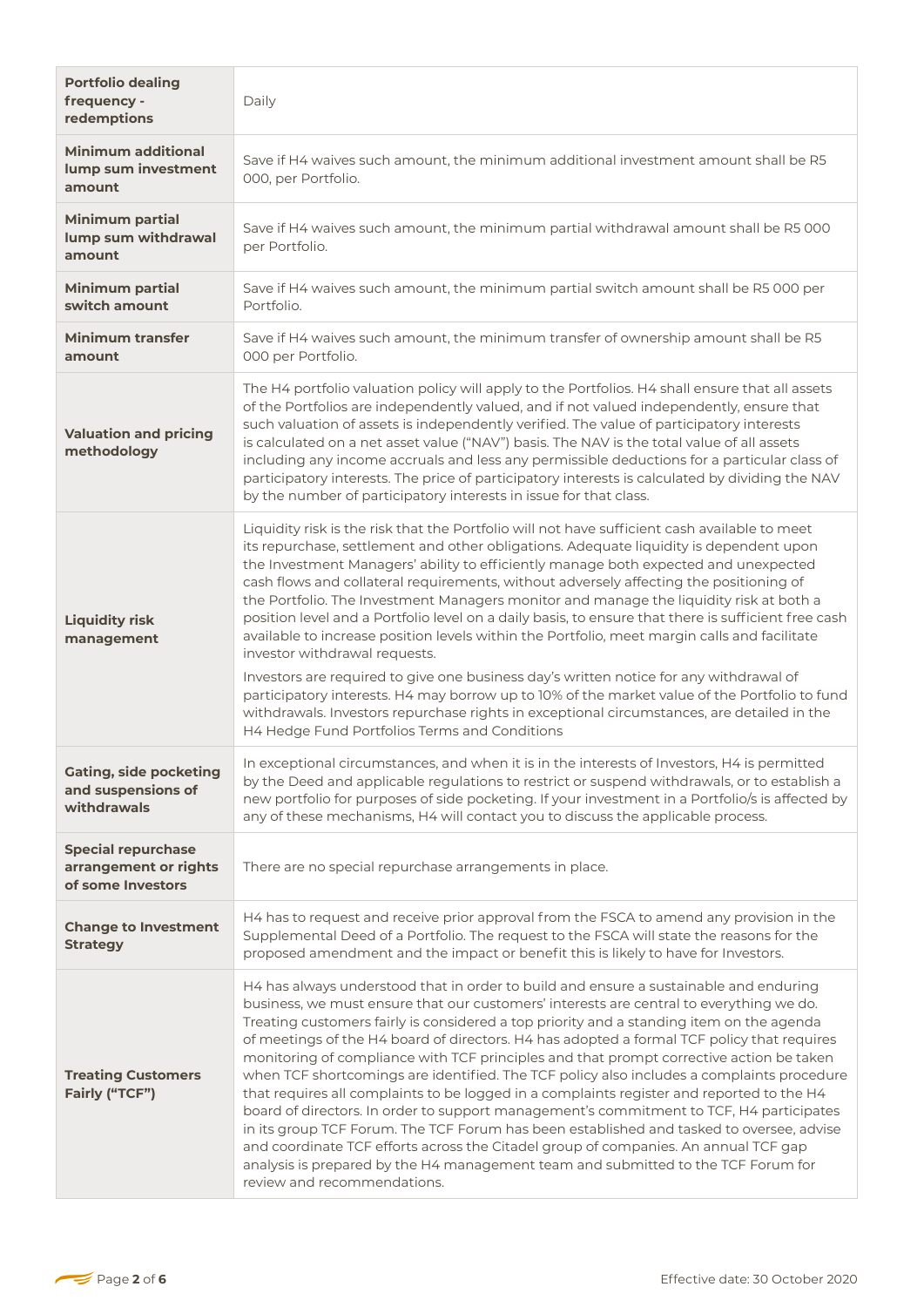| <b>Preferential treatment</b>                                | The directors and employees of Peregrine Capital may hold an investment in the<br>Portfolio(s). The investments may be allocated into a reduced fee paying class. Any<br>investment placed within this class shall be at the discretion of the Investment Manager.                                                                                                                                                                                                                                                                                                                                                                                                                                                                                                                                                                                                                                                                                                    |
|--------------------------------------------------------------|-----------------------------------------------------------------------------------------------------------------------------------------------------------------------------------------------------------------------------------------------------------------------------------------------------------------------------------------------------------------------------------------------------------------------------------------------------------------------------------------------------------------------------------------------------------------------------------------------------------------------------------------------------------------------------------------------------------------------------------------------------------------------------------------------------------------------------------------------------------------------------------------------------------------------------------------------------------------------|
| <b>Investor reporting</b>                                    | Investors will receive the following documents:<br>monthly statement;<br>'n<br>quarterly breakdown of profit and loss for the quarter, which represents an<br>n<br>investor's pro-rata portion of the Portfolio's profit and loss and not a report on<br>income, dividends and interest earned by the investor for the period. The quarterly<br>breakdown of profit and loss should not be used by investors in the completion of<br>their provisional tax payments or income tax returns;<br>if applicable, semi-annual distribution notices; and<br>п<br>if applicable, certificates of income and capital gains for tax purposes, annually or on<br>$\blacksquare$<br>withdrawal of participatory interests.<br>The following documents are available at www.peregrine.co.za:<br>fund fact sheets, referred to as Minimum Disclosure Documents ("MDD");<br>n<br>quarterly risk report, this is an annexure to the MDD at the end of each calendar<br>п<br>quarter. |
| <b>Annual abridged</b><br>report                             | The latest annual abridged report of the H4 Retail Hedge Fund Scheme is available on<br>request, from H4 at hedge@h4ci.co.za or +27 86 000 7993.                                                                                                                                                                                                                                                                                                                                                                                                                                                                                                                                                                                                                                                                                                                                                                                                                      |
| <b>Permissible</b><br><b>Deductions</b>                      | The amounts which may be deducted from the Portfolios are -<br>charges payable on the buying or selling of assets such as brokerage, marketable<br>Ē,<br>securities tax, securities lending fees and settlement fees;<br>auditor's fees, bank charges, trustee and custodian fees and other levies or taxes;<br>Ē,<br>service charges of H4, which includes the Investment Manager's management and<br>п<br>performance fees and administration fee.                                                                                                                                                                                                                                                                                                                                                                                                                                                                                                                  |
| <b>Re-hypothecation of</b><br><b>Assets</b>                  | Re-hypothecation refers to the practice whereby the prime broker uses the securities of a<br>Portfolio as collateral for the prime broker's own purposes. The prime broking mandates in<br>place does not permit the re-hypothecation of assets.                                                                                                                                                                                                                                                                                                                                                                                                                                                                                                                                                                                                                                                                                                                      |
| <b>Counterparty</b><br>exposure - calculation<br>methodology | Counterparty exposure shall be calculated equal to any initial and variation margin posted<br>to and held by a counterparty, the verifiable market value of derivatives, including any<br>excess collateral and any net exposure generated through a scrip lending agreement.                                                                                                                                                                                                                                                                                                                                                                                                                                                                                                                                                                                                                                                                                         |

## **4. Portfolio investment restrictions and risks**

| <b>Permitted instruments</b> | Subject to such restrictions as may apply under the Act, the Portfolios may invest in all<br>financial instruments, including but not limited to equity, derivative, real estate and fixed<br>income instruments, preference shares, notes and instruments based on an index, and<br>any other assets and investment instruments of any kind. The Portfolios are permitted to<br>invest in foreign instruments. The Portfolios are not permitted to invest in physical property,<br>a portfolio of qualified investor hedge fund or a private equity fund. The Portfolios are not<br>fund of hedge funds. |
|------------------------------|-----------------------------------------------------------------------------------------------------------------------------------------------------------------------------------------------------------------------------------------------------------------------------------------------------------------------------------------------------------------------------------------------------------------------------------------------------------------------------------------------------------------------------------------------------------------------------------------------------------|
| <b>Associated Risks</b>      | This disclosure should not be seen as exhaustive and Investors are encouraged to take<br>independent advice before investing in the Portfolios. The Portfolios are exposed to the<br>following risks, among others:                                                                                                                                                                                                                                                                                                                                                                                       |
|                              | Market risk<br>Market risk can be defined as the risk that positions can lose their value due to changing<br>market conditions including prices, volatility and market liquidity. The Investment<br>Managers monitor and adjust the overall gross and net exposures of the Portfolio to<br>manage the market risk.                                                                                                                                                                                                                                                                                        |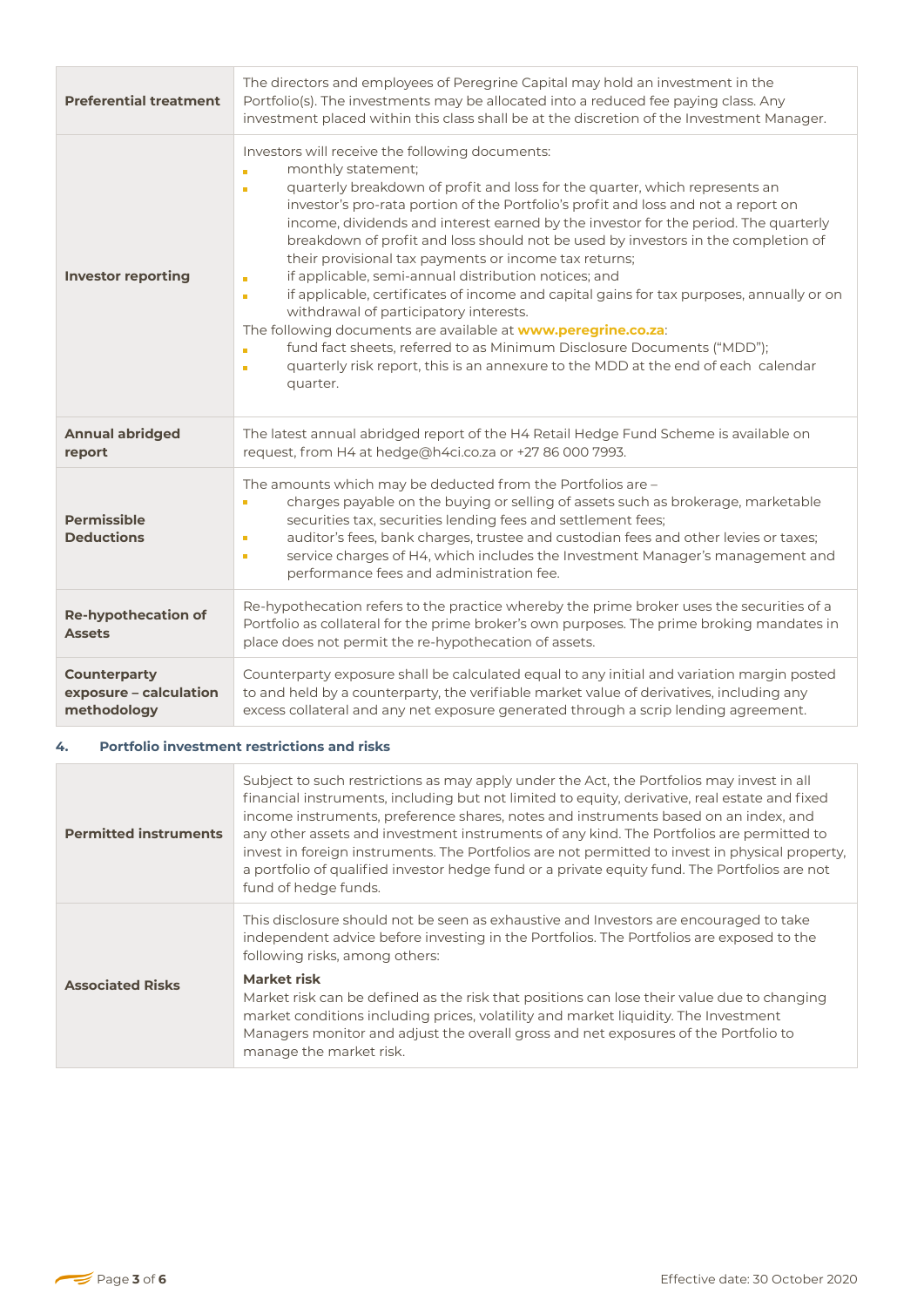### **Concentration risk**

Concentration risk is the risk that the Portfolio is too heavily weighted in a certain sector, asset class or single position. This could result in a negative impact on the Portfolio if the concentrated position loses money. Significant exposures may be taken in individual positions and/or sectors from time to time.

#### **Leverage**

Leverage is the use of financial instruments to increase the potential return in the Portfolio. The Investment Managers use futures, options, CFD's and short-selling, among other instruments, which all potentially increase the leverage of a position/the Portfolio. The prime broker is the main provider of leverage. The Investment Managers monitor the gross and net exposure of the Portfolio on an ongoing basis in order to ensure that the level of risk within the Portfolio is deemed to be appropriate relative to their investment outlook. The limits on the on the use of leverage are detailed below.

#### **Hedging**

Hedging in the Portfolio is actively used to manage currency, sector and market exposure. The Investment Managers use options, futures and short positions, among other instruments, to hedge the Portfolio.

#### **Short-selling Risk**

Short-selling refers to the practice of borrowing an asset to sell today in exchange for cash, with the expectation that its price falls during the investment period before repurchasing the asset and returning it to the owner. Short-selling can be undertaken for various reasons, including to hedge specific sector risks or to manage a Portfolio's total market exposure. Short sales create leverage or gearing for the underlying Portfolio, thereby amplifying investment performance. The Portfolio may be exposed to risk if the price of a short position increases in value more than a long position, or if there is a scrip recall during unfavourable times.

#### **Duration/Interest Rate Risk**

The Investment Managers monitor the interest rate risk inherent in individual positions and in the Portfolio as a whole. A variety of instruments and tools are used to manage the interest rate risk to achieve the desired level of exposure in the Portfolio.

#### **Credit Risk**

Where active positions are taken in credit instruments, the Investment Managers ensure that the expected return is sufficient compensation for the credit risk taken. In addition, the Investment Managers only transact with reputable entities using publicly available financial information and their own trading records to rate these entities.

#### **Other risks**

The Portfolios may be subject to other risks, such as settlement risk, currency risk and custody risk.

| <b>Portfolio</b>                                      | <b>Peregrine Capital High Growth</b><br><b>H4 Retail Hedge Fund</b>                                                                                                                                                                                                           | <b>Peregrine Capital Pure Hedge</b><br><b>H4 Retail Hedge Fund</b>                             |
|-------------------------------------------------------|-------------------------------------------------------------------------------------------------------------------------------------------------------------------------------------------------------------------------------------------------------------------------------|------------------------------------------------------------------------------------------------|
| <b>Portfolio investment</b><br><b>Restrictions</b>    | Conduct Authority.                                                                                                                                                                                                                                                            | Investment restrictions as set out in Board Notice 52 of 2015 issued by the Financial Services |
| Leverage                                              | The Manager will apply the commitment approach to measure leverage.                                                                                                                                                                                                           |                                                                                                |
| Leverage limit                                        | 200%                                                                                                                                                                                                                                                                          | 200%                                                                                           |
| Counterparty<br>exposure – calculation<br>methodology | Counterparty exposure shall be calculated equal to any initial and variation margin posted<br>to and held by a counterparty, the verifiable market value of derivatives, including any<br>excess collateral and any net exposure generated through a scrip lending agreement. |                                                                                                |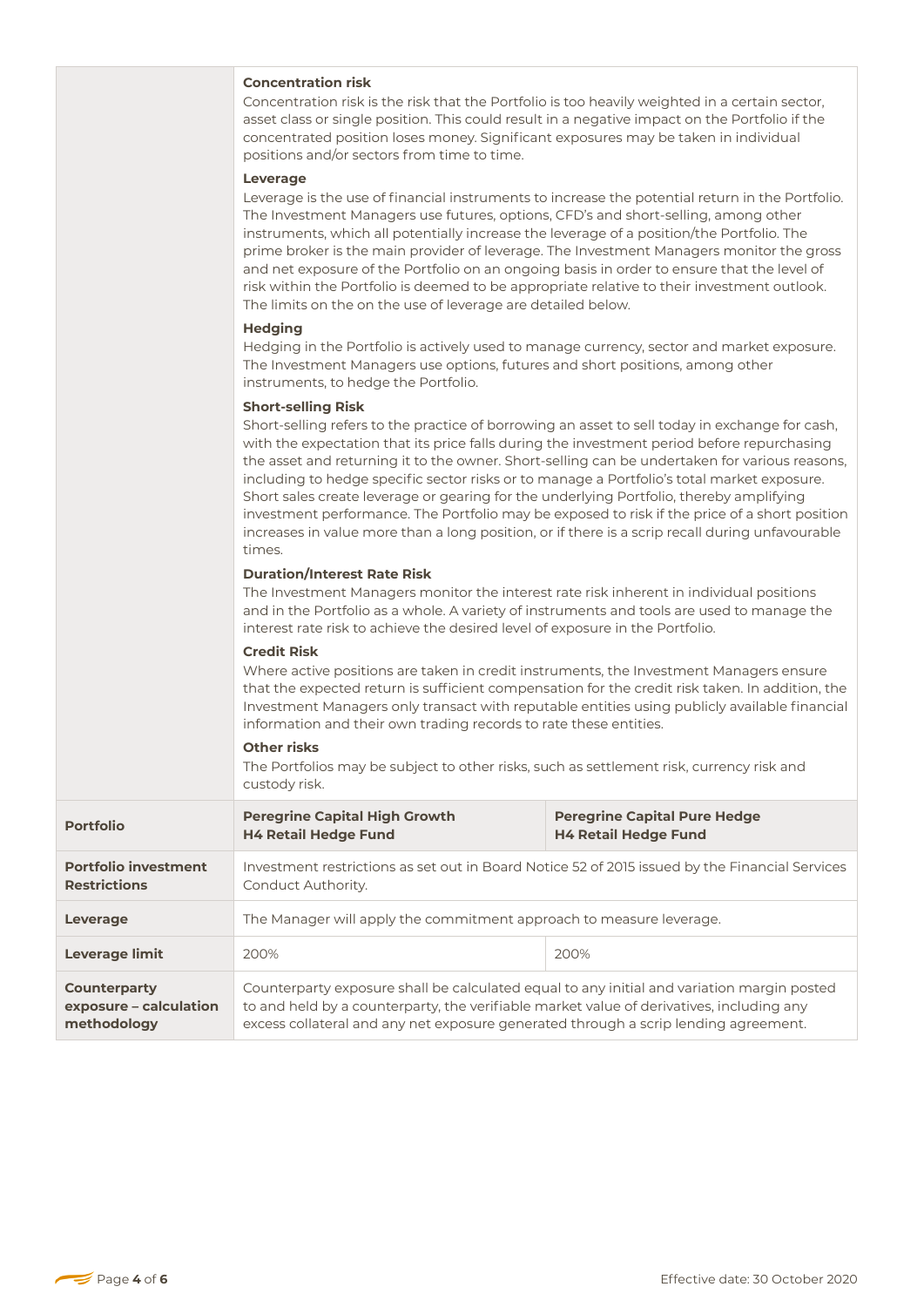## **5. Investment management fees**

| <b>Portfolio</b>                          | <b>Peregrine Capital High Growth</b><br><b>H4 Retail Hedge Fund</b>                                                                                                                                                                                                                                                                                                                                                                                                                          | <b>Peregrine Capital Pure Hedge</b><br><b>H4 Retail Hedge Fund</b>                                                                                                                                                                                                                                                          |
|-------------------------------------------|----------------------------------------------------------------------------------------------------------------------------------------------------------------------------------------------------------------------------------------------------------------------------------------------------------------------------------------------------------------------------------------------------------------------------------------------------------------------------------------------|-----------------------------------------------------------------------------------------------------------------------------------------------------------------------------------------------------------------------------------------------------------------------------------------------------------------------------|
| Date of establishment<br>of the Portfolio | 2 December 2019                                                                                                                                                                                                                                                                                                                                                                                                                                                                              | 3 February 2020                                                                                                                                                                                                                                                                                                             |
| Service charge - management fee           |                                                                                                                                                                                                                                                                                                                                                                                                                                                                                              |                                                                                                                                                                                                                                                                                                                             |
| <b>Percentage charged</b>                 | H4 shall earn a maximum management fee<br>of 1.73% (per annum, excluding VAT).                                                                                                                                                                                                                                                                                                                                                                                                               | H4 shall earn a maximum management fee<br>of 1.23% (per annum, excluding VAT).                                                                                                                                                                                                                                              |
| <b>Calculation</b><br>methodology         | The management fees shall be calculated and accrued daily by multiplying NAV by such<br>percentage divided by the number of days in the calendar year/365                                                                                                                                                                                                                                                                                                                                    |                                                                                                                                                                                                                                                                                                                             |
| <b>Payment frequency</b>                  | The management fee is paid monthly.                                                                                                                                                                                                                                                                                                                                                                                                                                                          |                                                                                                                                                                                                                                                                                                                             |
| Service charge - performance fee          |                                                                                                                                                                                                                                                                                                                                                                                                                                                                                              |                                                                                                                                                                                                                                                                                                                             |
| Service charge -<br>performance fee       | H4 shall earn a performance fee of 20%<br>(excluding VAT) of the net return generated<br>in the Portfolio.                                                                                                                                                                                                                                                                                                                                                                                   | H4 shall earn a performance fee of 20%<br>(excluding VAT) of the net return generated<br>in the Portfolio above the hurdle rate.                                                                                                                                                                                            |
| Hurdle                                    | N/A                                                                                                                                                                                                                                                                                                                                                                                                                                                                                          | 1. The hurdle rate is the Short Term Fixed<br>Interest ("STEFI") Call Deposit Index as<br>quoted by Bloomberg (Screen code:<br>STEFOCAD <index>) and is calculated<br/>as the percentage growth in STEFI as<br/>measured at the start and the end of<br/>each calendar quarter.<br/>2. The hurdle resets quarterly.</index> |
| <b>Accrual frequency</b>                  | Performance fees are calculated and accrued daily based on the performance achieved<br>each day                                                                                                                                                                                                                                                                                                                                                                                              |                                                                                                                                                                                                                                                                                                                             |
| <b>Payment frequency</b>                  | Performance fees are be payable quarterly (at the end of March, June, September and<br>December) or on the Investor's withdrawal, switch or outright cession from the Portfolio.                                                                                                                                                                                                                                                                                                             |                                                                                                                                                                                                                                                                                                                             |
| <b>High Water Mark</b>                    | The high water mark principle is applied                                                                                                                                                                                                                                                                                                                                                                                                                                                     |                                                                                                                                                                                                                                                                                                                             |
| <b>Equalisation</b>                       | Equalisation is not applied.                                                                                                                                                                                                                                                                                                                                                                                                                                                                 |                                                                                                                                                                                                                                                                                                                             |
| Cap                                       | There is no cap on the performance fee                                                                                                                                                                                                                                                                                                                                                                                                                                                       |                                                                                                                                                                                                                                                                                                                             |
| <b>Classes</b>                            | The Portfolio may offer multiple classes of units for different types of investors and unit<br>holders. The various classes in the Portfolio may each have different fee structures for the<br>different types of investors.<br>All investments will be allocated to specific classes at the discretion of the Investment<br>Manager. All classes of units in the Portfolio will invest in the same investment portfolio of<br>securities and share the same investment objective and policy |                                                                                                                                                                                                                                                                                                                             |

## **6. Delegated functions**

| <b>Investment Manager</b> | Refer to point 2 above for Investment Manager information.                                                                                                                                                         |
|---------------------------|--------------------------------------------------------------------------------------------------------------------------------------------------------------------------------------------------------------------|
| Custodian                 | H4 has appointed Standard Bank of South Africa Limited as the custodian of the H4 Retail<br>Hedge Fund Scheme and the Portfolios. No conflicts of interest between H4 and the custo-<br>dian have been identified. |
|                           | The main responsibilities of the custodian are to ensure that:<br>there is legal separation of assets held under custody;                                                                                          |